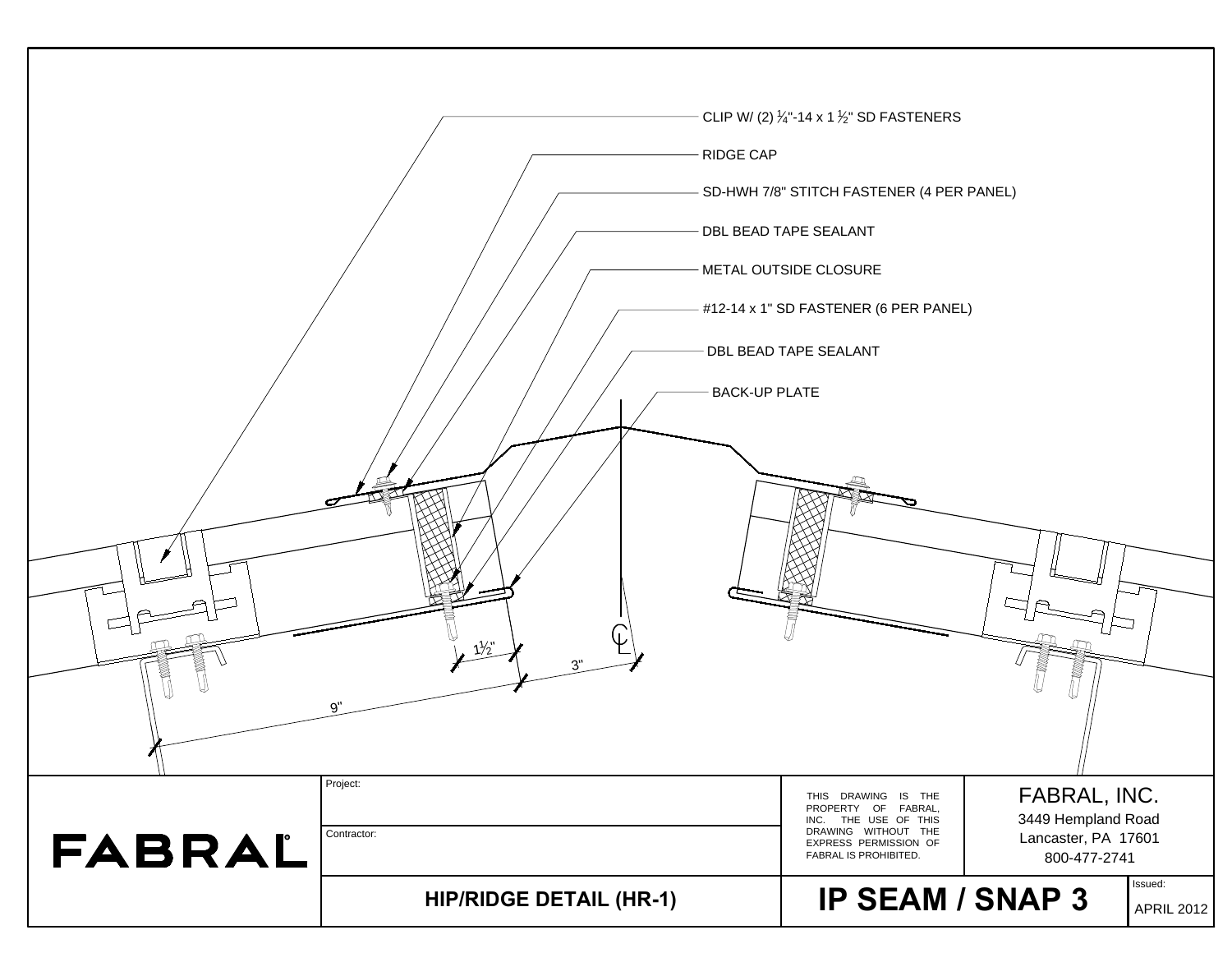| (G)<br>雪<br>オススレ<br><b>THE STATE</b><br>3" | $\left(4\right)$<br>↽ <del>∕</del><br>wwwwww<br>nnnnnv<br>$6"$<br>6" | <b>SEAM CLOSURE</b><br>METAL OUTSIDE CLOSURE<br>#12-14 x 1" SD FASTENER (6 PER PANEL)<br>CONT. DOUBLE BEAD TAPE SEALANT<br>2<br><b>6</b><br>骨<br>XX<br><i>AXVXVXVXVXV</i><br>$6\rlap{.}^{\prime\prime}$<br>3"            |                   |
|--------------------------------------------|----------------------------------------------------------------------|--------------------------------------------------------------------------------------------------------------------------------------------------------------------------------------------------------------------------|-------------------|
| FABRAL                                     | Project:<br>Contractor:                                              | FABRAL, INC.<br>THIS DRAWING IS THE<br>PROPERTY OF FABRAL,<br>3449 Hempland Road<br>INC. THE USE OF THIS<br>DRAWING WITHOUT THE<br>Lancaster, PA 17601<br>EXPRESS PERMISSION OF<br>FABRAL IS PROHIBITED.<br>800-477-2741 |                   |
|                                            | <b>OUTSIDE METAL CLOSURE DETAIL</b>                                  | Issued:<br><b>IP SEAM / SNAP 3</b>                                                                                                                                                                                       | <b>APRIL 2012</b> |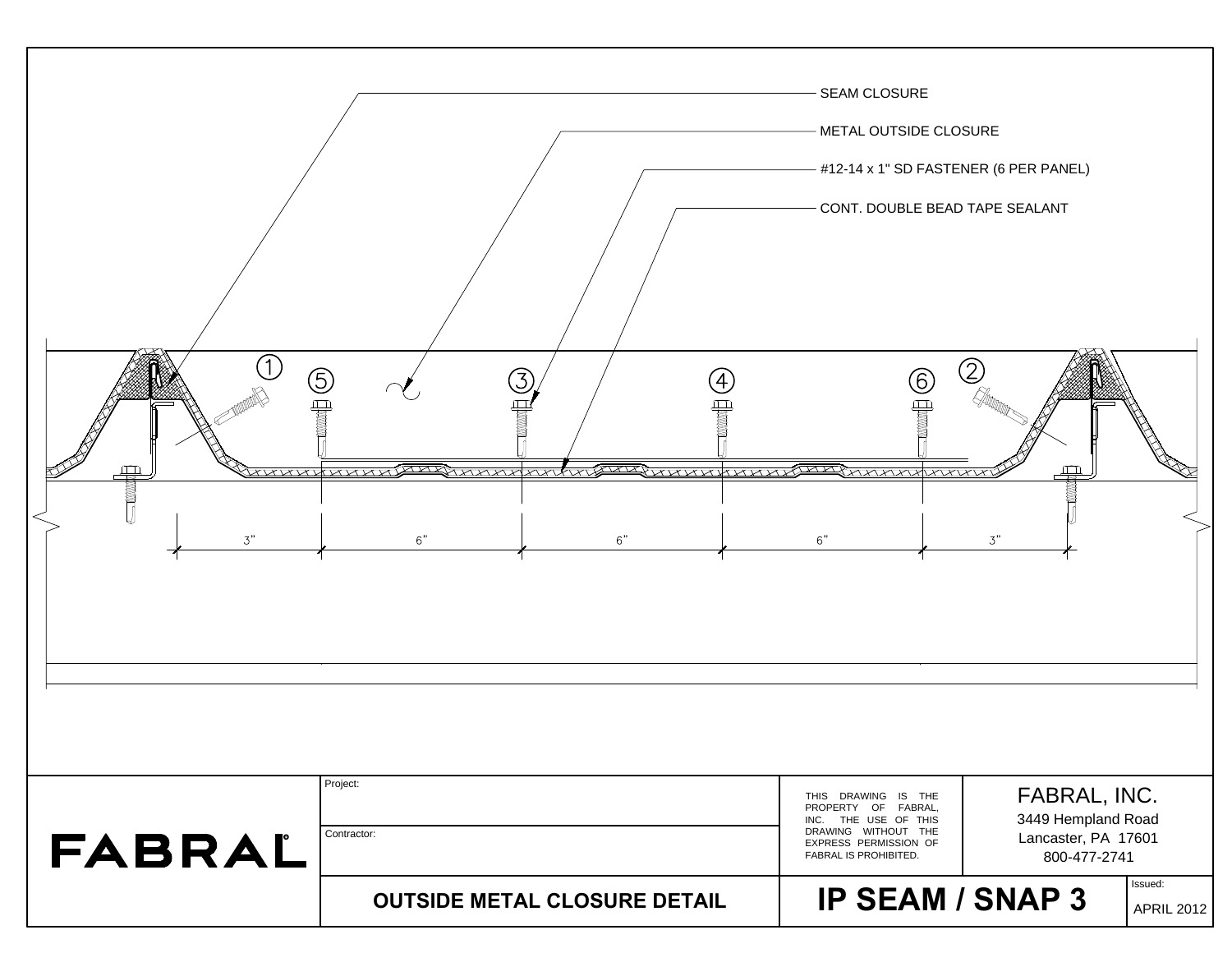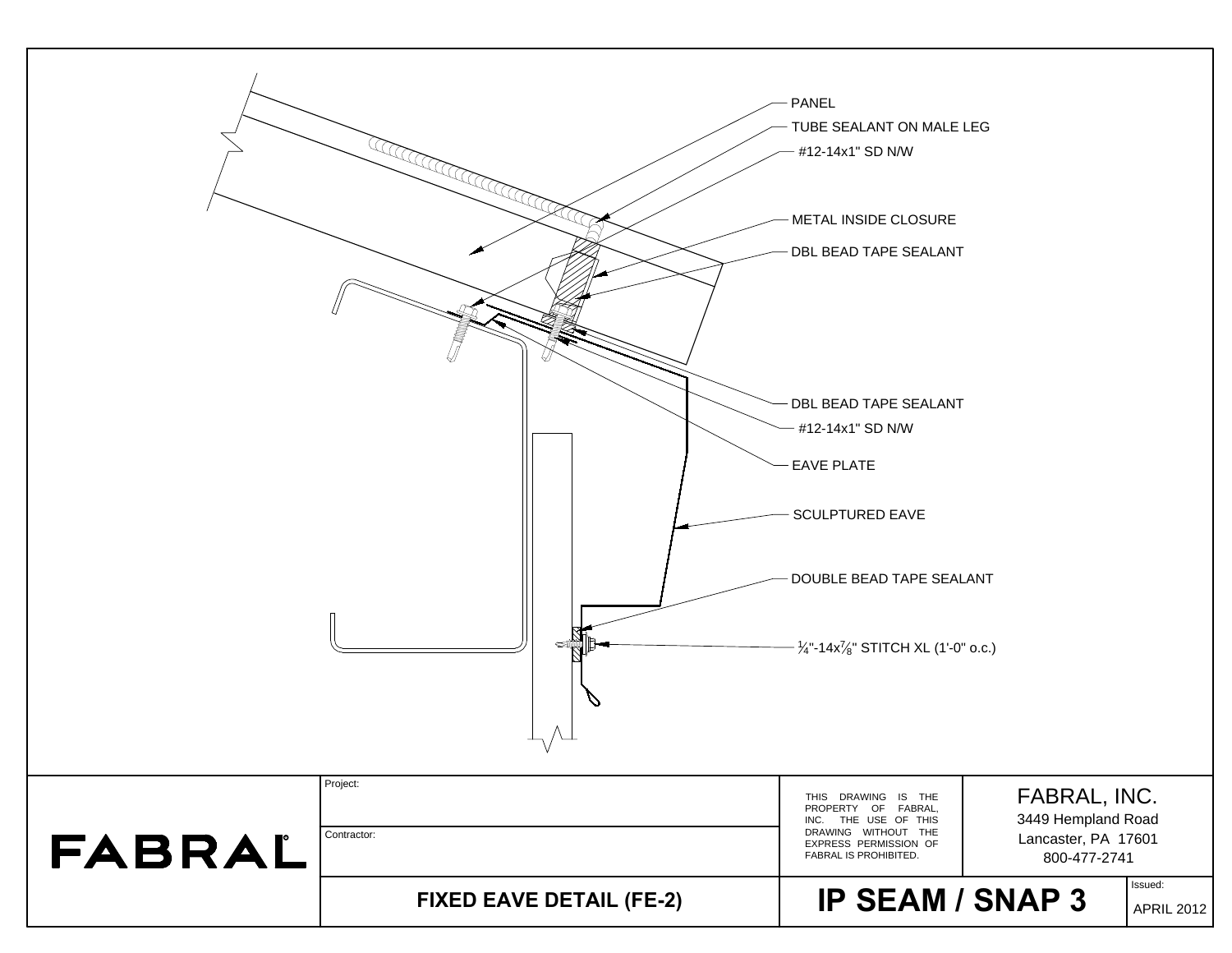| $\frac{1}{\sqrt{2}}$ | SD-HWH 7/8" STITCH FASTENER<br>CONT. DOUBLE BEAD TAPE SEALANT<br>- METAL INSIDE CLOSURE<br>- #12-14X1" SD N/W<br><b>Communication</b><br>$\begin{picture}(40,40) \put(0,0){\line(1,0){10}} \put(10,0){\line(1,0){10}} \put(10,0){\line(1,0){10}} \put(10,0){\line(1,0){10}} \put(10,0){\line(1,0){10}} \put(10,0){\line(1,0){10}} \put(10,0){\line(1,0){10}} \put(10,0){\line(1,0){10}} \put(10,0){\line(1,0){10}} \put(10,0){\line(1,0){10}} \put(10,0){\line(1,0){10}} \put(10,0){\line(1$<br><b>RIFLING TO THE STATE OF THE STATE OF THE CONFIDENTIAL CONFIDENTIAL CONFIDENTIAL CONFIDENTIAL CONFIDENTIAL CONFIDENTIAL CONFIDENTIAL CONFIDENTIAL CONFIDENTIAL CONFIDENTIAL CONFIDENTIAL CONFIDENTIAL CONFIDENTIAL CONFIDENTIA</b> | $\frac{4}{\sqrt{2}}$<br>③<br><i>HATATALKA</i>                                                                                               | #12-14 x 1 1/2" SD-HWH FASTENER<br>CONT. DOUBLE<br><b>BEAD TAPE</b><br><b>SEALANT</b><br>₩<br>: Manne<br><b>THEFTHERE BEEN</b> |
|----------------------|--------------------------------------------------------------------------------------------------------------------------------------------------------------------------------------------------------------------------------------------------------------------------------------------------------------------------------------------------------------------------------------------------------------------------------------------------------------------------------------------------------------------------------------------------------------------------------------------------------------------------------------------------------------------------------------------------------------------------------------|---------------------------------------------------------------------------------------------------------------------------------------------|--------------------------------------------------------------------------------------------------------------------------------|
| FABRAL               | Project:<br>Contractor:                                                                                                                                                                                                                                                                                                                                                                                                                                                                                                                                                                                                                                                                                                              | THIS DRAWING IS THE<br>PROPERTY OF FABRAL,<br>INC. THE USE OF THIS<br>DRAWING WITHOUT THE<br>EXPRESS PERMISSION OF<br>FABRAL IS PROHIBITED. | FABRAL, INC.<br>3449 Hempland Road<br>Lancaster, PA 17601<br>800-477-2741                                                      |
|                      | <b>INSIDE METAL CLOSURE DETAIL</b>                                                                                                                                                                                                                                                                                                                                                                                                                                                                                                                                                                                                                                                                                                   | <b>IP SEAM / SNAP 3</b>                                                                                                                     | Issued:<br><b>APRIL 2012</b>                                                                                                   |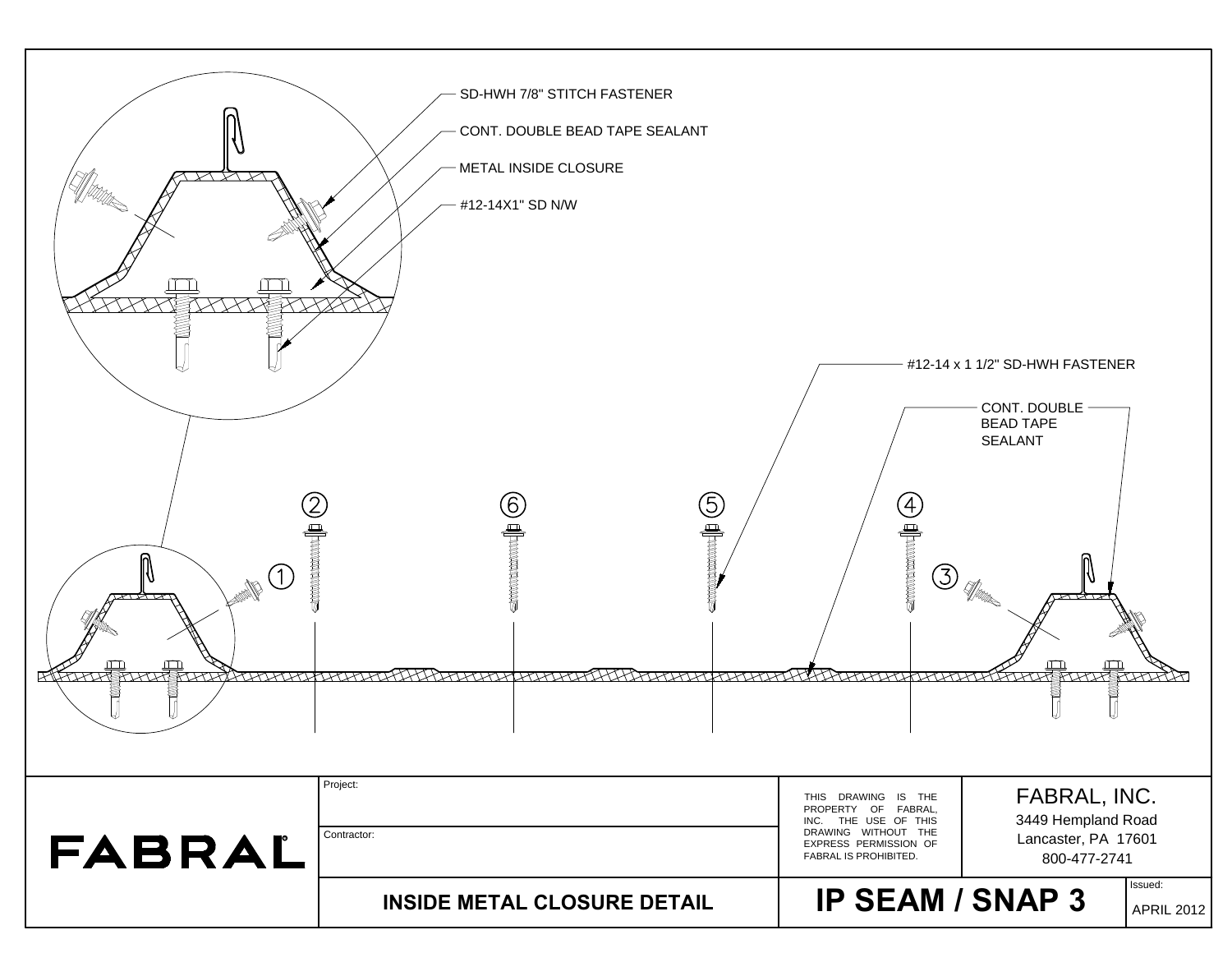|               |                      | #12-14 x 1 1/2" SD-HWH FASTENER                                      |                                           |
|---------------|----------------------|----------------------------------------------------------------------|-------------------------------------------|
|               |                      | CLIP W/ (2) $\frac{1}{4}$ -14 x 1 $\frac{1}{2}$ " SD FASTENERS       |                                           |
|               |                      | <b>CINCH STRAP</b>                                                   |                                           |
|               |                      | PANEL                                                                |                                           |
|               |                      | - BUTYL TAPE SEALANT                                                 |                                           |
|               |                      |                                                                      |                                           |
|               |                      | FACTORY NOTCHED PANEL                                                |                                           |
|               |                      |                                                                      |                                           |
|               |                      | <b>BACK-UP PLATE</b>                                                 |                                           |
|               |                      |                                                                      |                                           |
|               |                      |                                                                      |                                           |
|               | 87.LL                |                                                                      |                                           |
|               | $1\frac{1}{2}$       |                                                                      |                                           |
|               |                      |                                                                      |                                           |
|               | 3"                   |                                                                      |                                           |
|               |                      |                                                                      |                                           |
|               | 9"                   |                                                                      |                                           |
| $\mathcal{M}$ |                      |                                                                      |                                           |
|               | Project:             | THIS DRAWING IS THE<br>PROPERTY OF FABRAL,                           | FABRAL, INC.                              |
|               | Contractor:          | INC. THE USE OF THIS<br>DRAWING WITHOUT THE<br>EXPRESS PERMISSION OF | 3449 Hempland Road<br>Lancaster, PA 17601 |
| FABRAL        |                      | FABRAL IS PROHIBITED.                                                | 800-477-2741<br>Issued:                   |
|               | <b>ENDLAP DETAIL</b> | <b>IP SEAM / SNAP 3</b>                                              | <b>APRIL 2012</b>                         |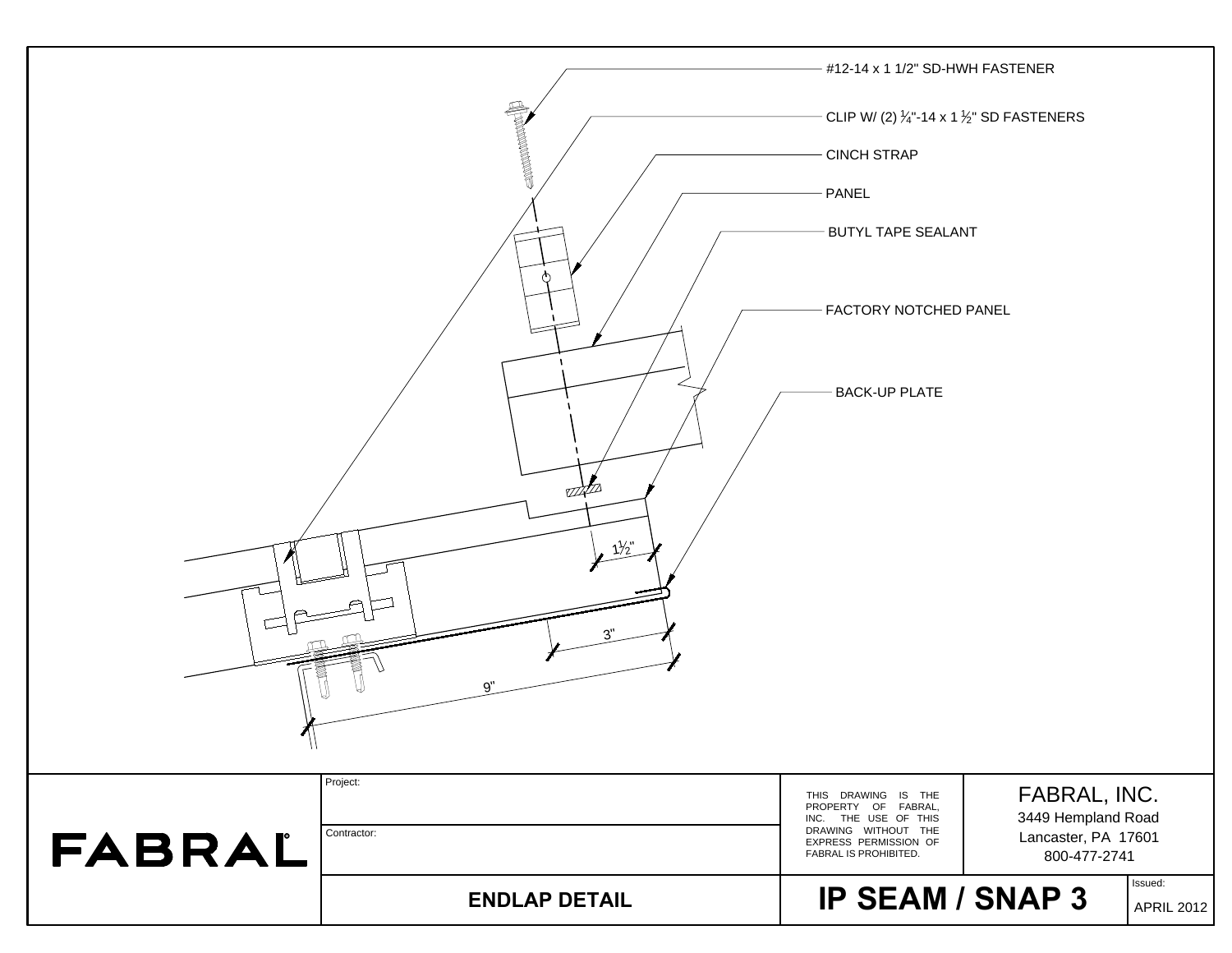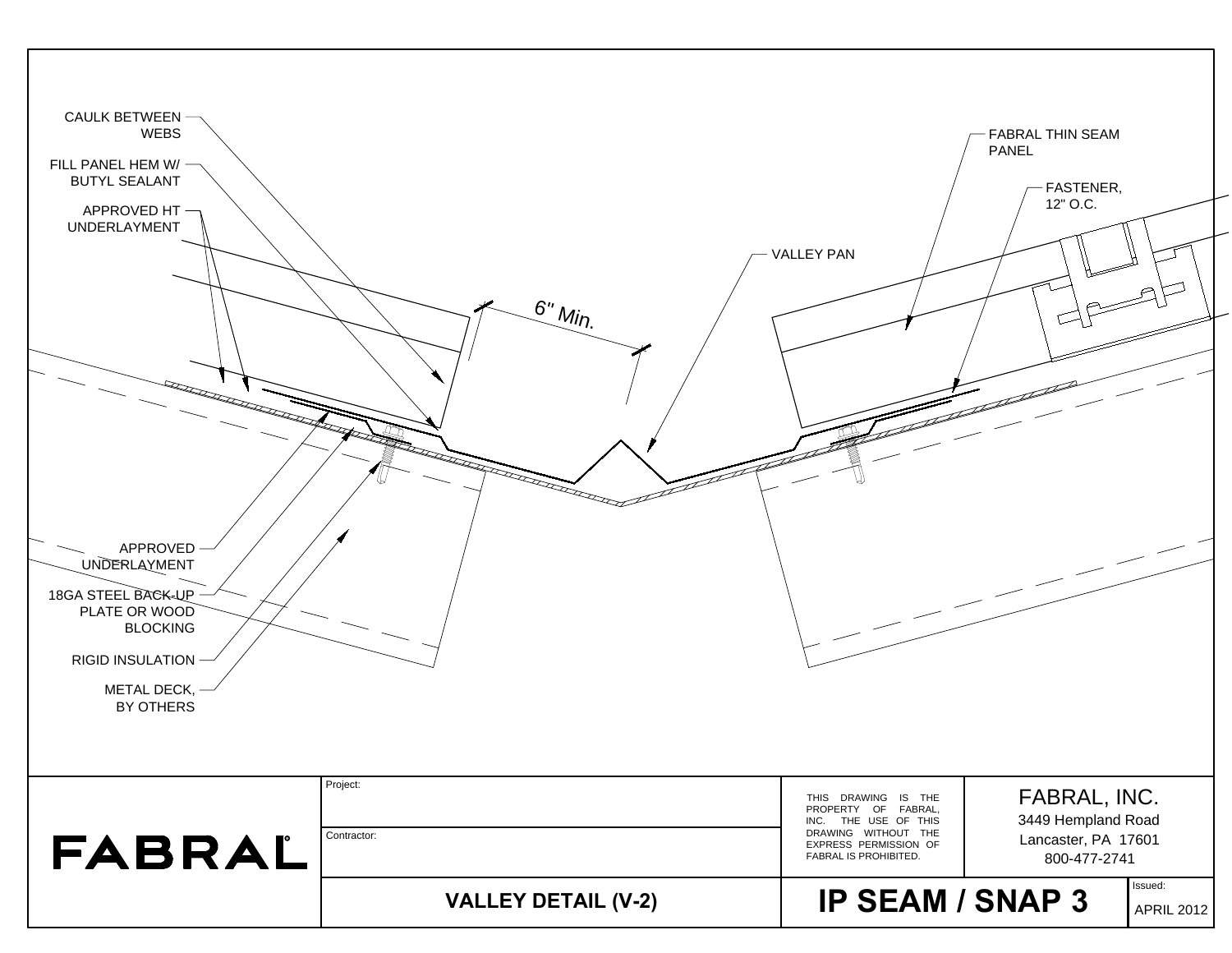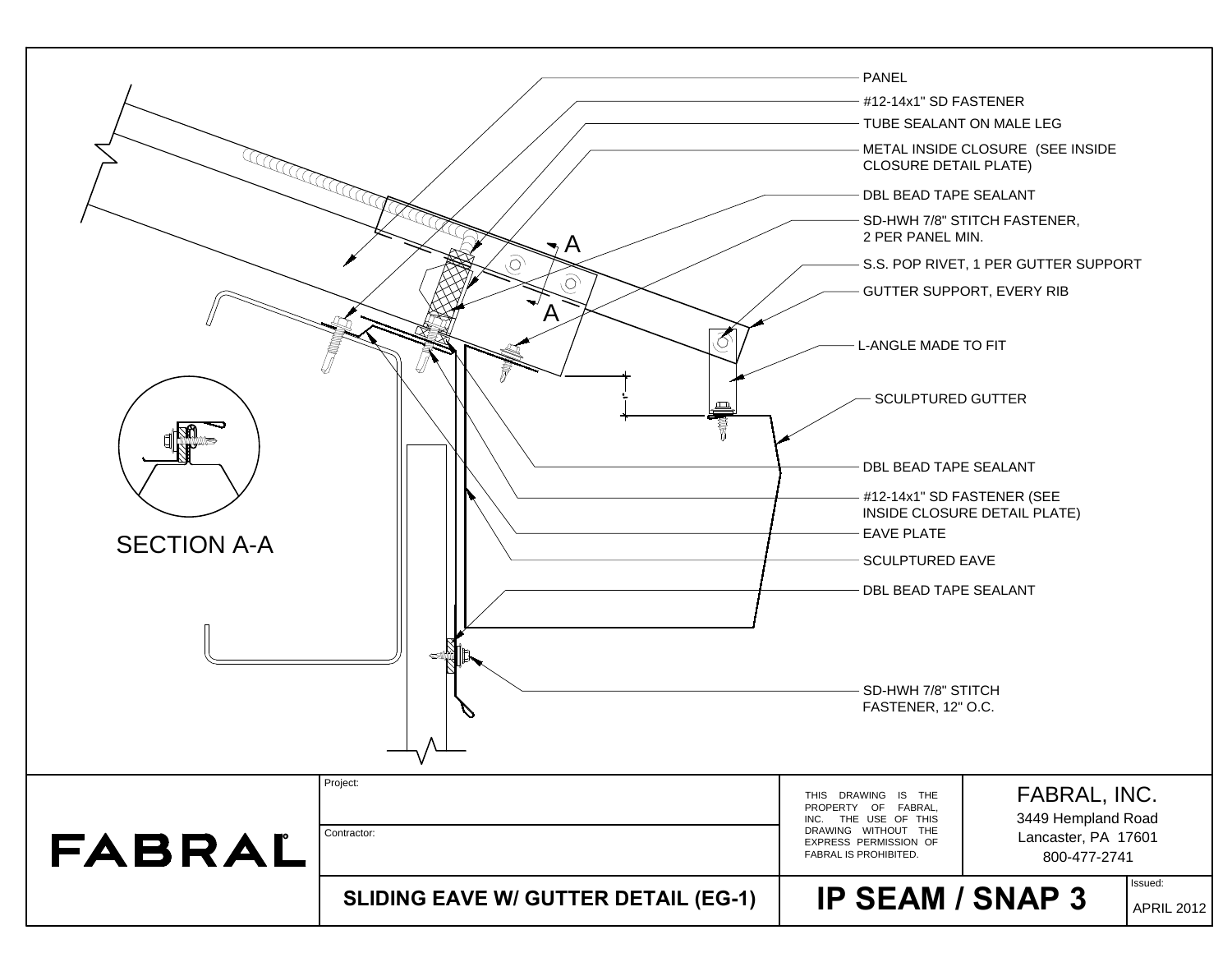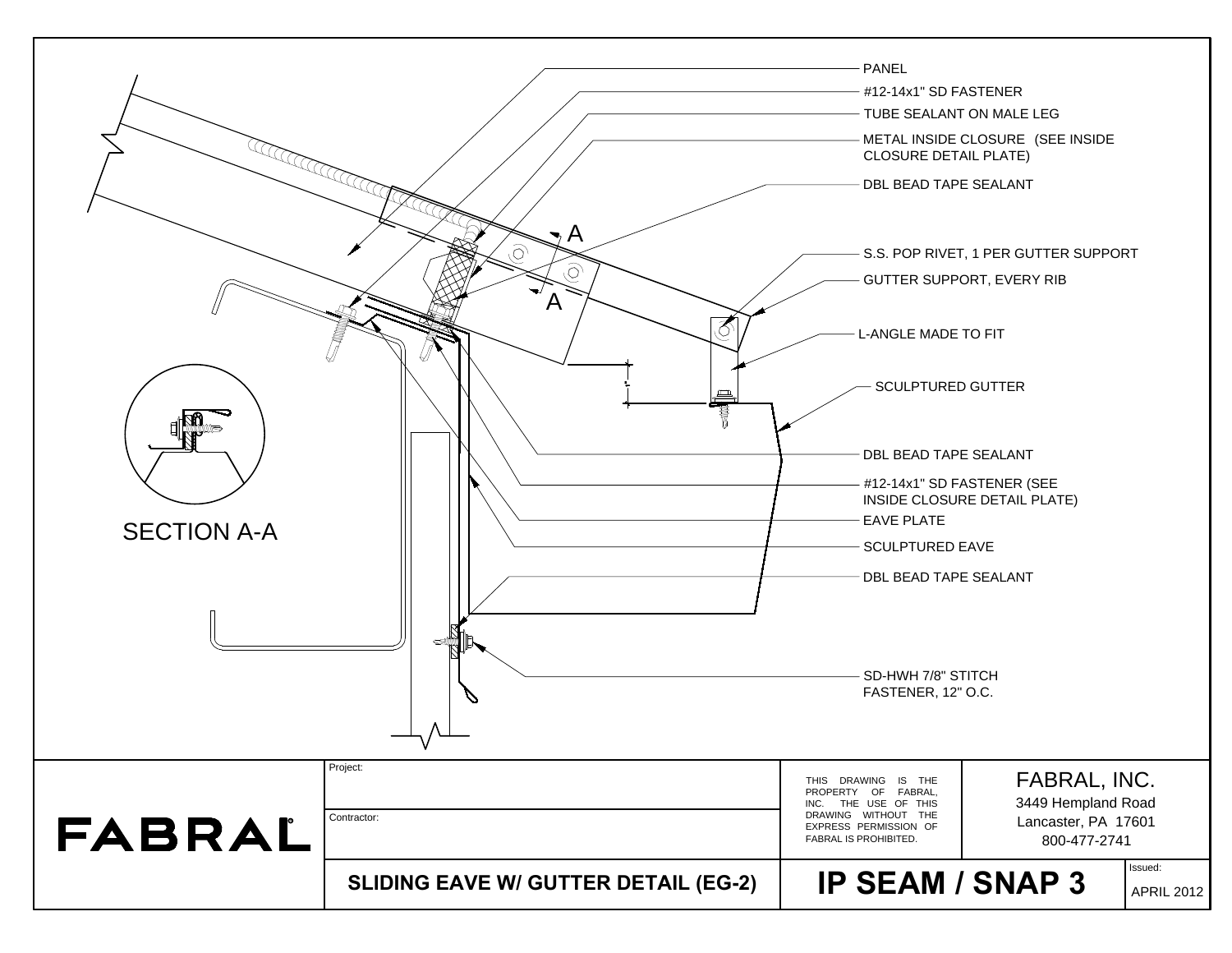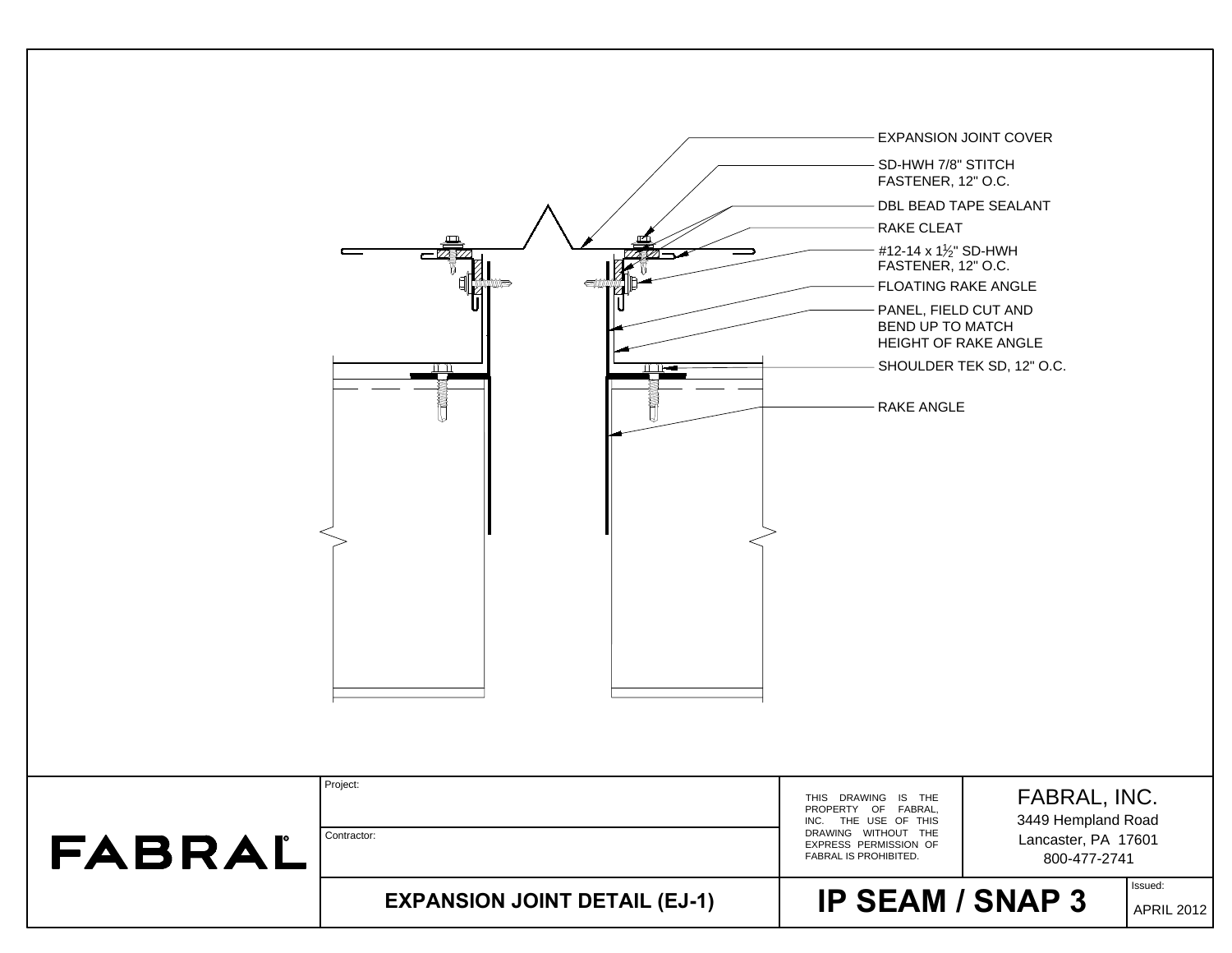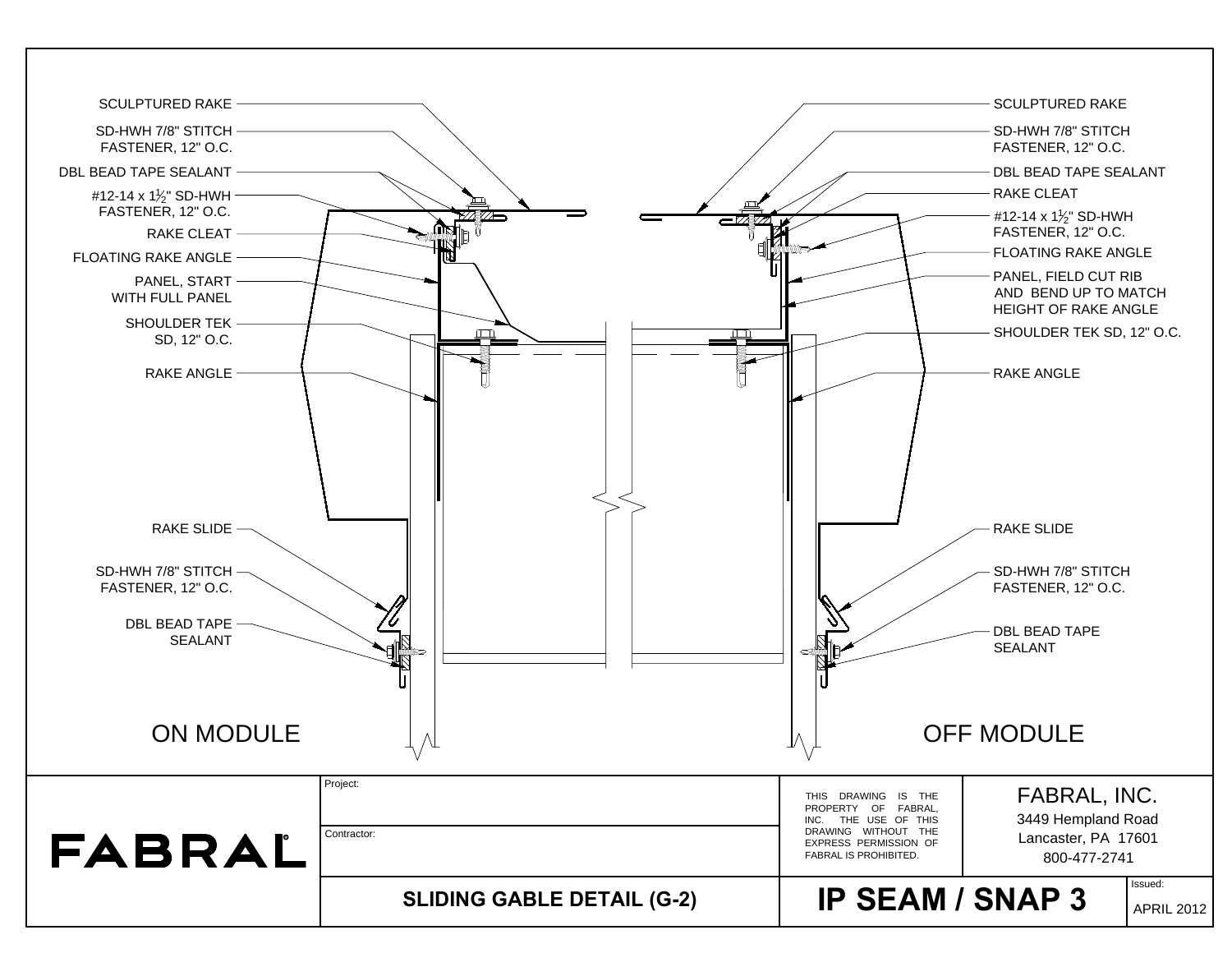|        | $\frac{1}{2}$                        | CLIP W/ (2) $\frac{1}{4}$ -14 x 1 $\frac{1}{2}$ " SD FASTENERS<br>SD-HWH 7/8" STITCH FASTENER (3 PER PANEL)<br>DBL BEAD TAPE SEALANT<br>METAL OUTSIDE CLOSURE (SEE<br>OUTSIDE CLOSURE DETAIL PLATE)<br>#12-14 x 1" SD FASTENER (6 PER PANEL)<br>DBL BEAD TAPE SEALANT<br><b>BACK-UP PLATE</b><br><b>SCULPTURED</b><br>HIGH SIDE EAVE |
|--------|--------------------------------------|--------------------------------------------------------------------------------------------------------------------------------------------------------------------------------------------------------------------------------------------------------------------------------------------------------------------------------------|
|        |                                      | SD-HWH 7/8" STITCH<br>FASTENER, 12" O.C.<br>DBL BEAD TAPE<br>SEALANT                                                                                                                                                                                                                                                                 |
| FABRAL | Project:<br>Contractor:              | FABRAL, INC.<br>THIS DRAWING IS THE<br>PROPERTY OF FABRAL,<br>3449 Hempland Road<br>INC. THE USE OF THIS<br>DRAWING WITHOUT THE<br>Lancaster, PA 17601<br>EXPRESS PERMISSION OF<br>FABRAL IS PROHIBITED.<br>800-477-2741                                                                                                             |
|        | <b>HIGH SIDE EAVE DETAIL (HSE-1)</b> | Issued:<br><b>IP SEAM / SNAP 3</b><br><b>APRIL 2012</b>                                                                                                                                                                                                                                                                              |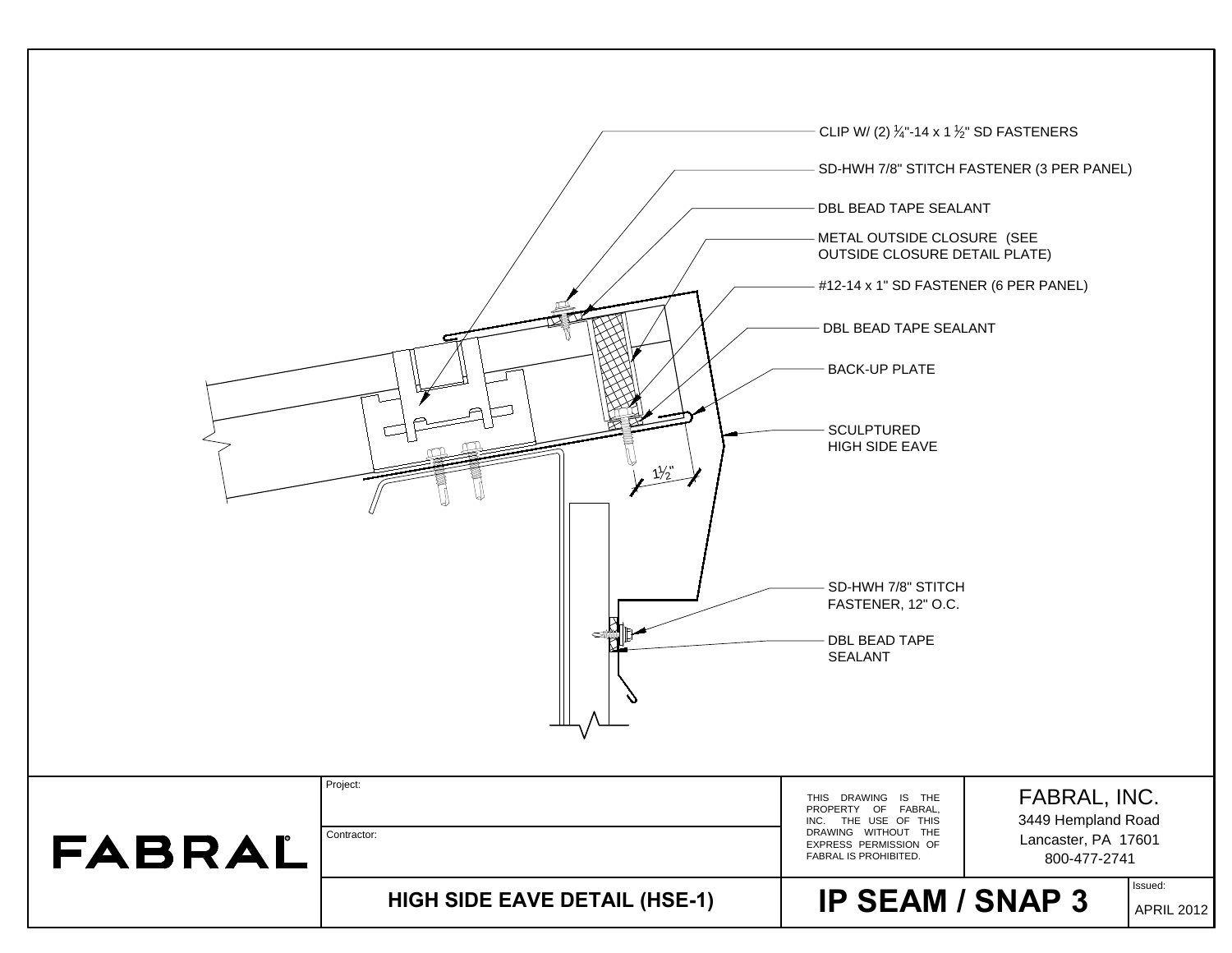| <b>SUNANAMA</b><br>$\frac{1}{2}$ "<br>3" | 9"                            | HIGH SIDE FLASHING<br>DBL BEAD TAPE SEALANT<br>METAL OUTSIDE CLOSURE<br>#12-14 x 1" SD FASTENER (6 PER PANEL)<br>DBL BEAD TAPE SEALANT<br><b>BACK-UP PLATE</b><br>CLIP W/ (2) $\frac{1}{4}$ -14 x 1 $\frac{1}{2}$ " SD FASTENERS | SD-HWH 7/8" STITCH FASTENER (3 PER PANEL)                                 |
|------------------------------------------|-------------------------------|----------------------------------------------------------------------------------------------------------------------------------------------------------------------------------------------------------------------------------|---------------------------------------------------------------------------|
| FABRAL                                   | Project:<br>Contractor:       | THIS DRAWING IS THE<br>PROPERTY OF FABRAL,<br>INC. THE USE OF THIS<br>DRAWING WITHOUT THE<br>EXPRESS PERMISSION OF<br>FABRAL IS PROHIBITED.                                                                                      | FABRAL, INC.<br>3449 Hempland Road<br>Lancaster, PA 17601<br>800-477-2741 |
|                                          | <b>HEADWALL DETAIL (HW-1)</b> | <b>IP SEAM / SNAP 3</b>                                                                                                                                                                                                          | Issued:<br><b>APRIL 2012</b>                                              |

Е